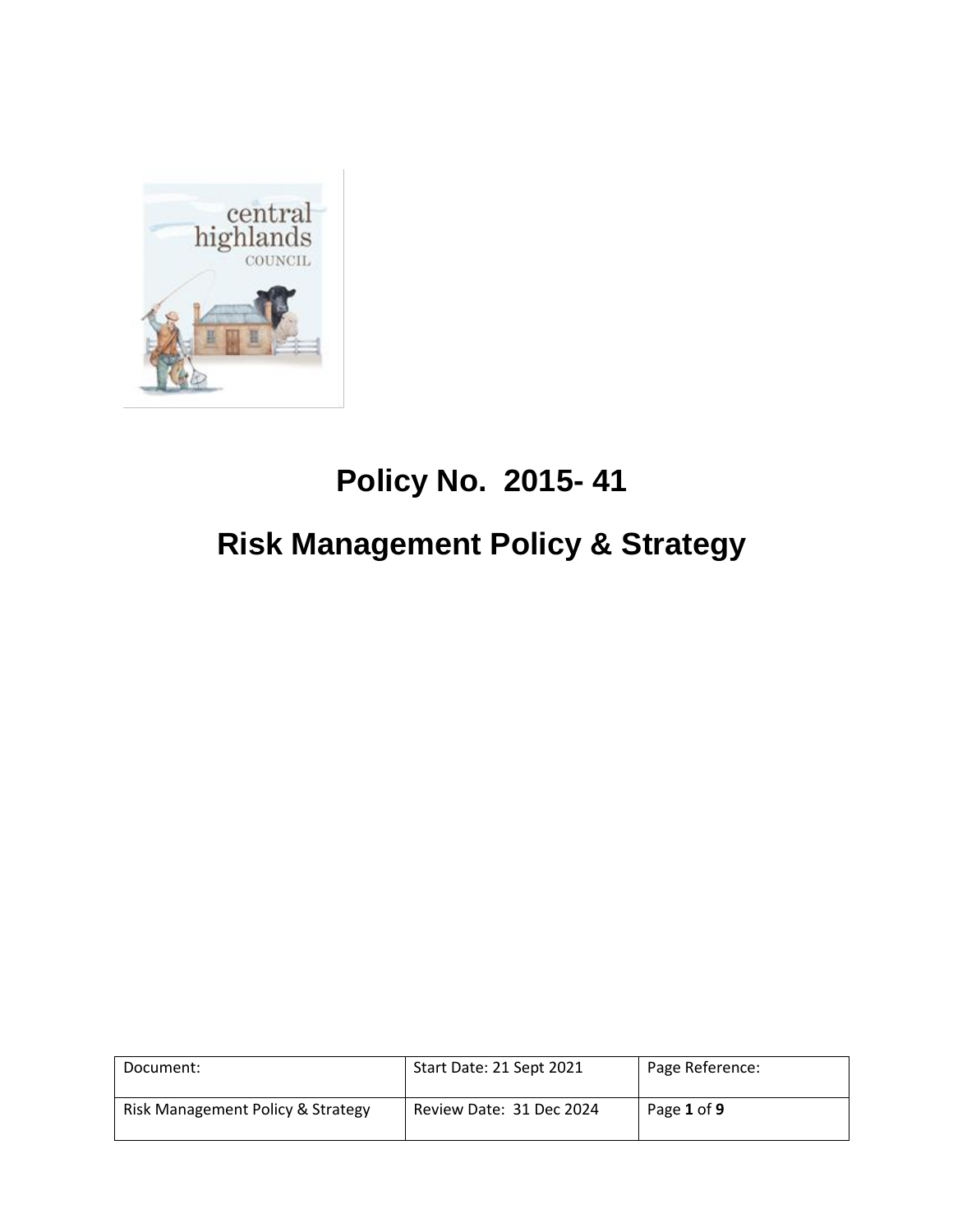#### **1. Purpose**

Risk management is the process of identifying, analysing and evaluating risk and selecting the most effective way of treating it. It is a way of making real savings in terms of operation and reduction of insurance premiums and in the prevention of injury to residents, employees and visitors to the municipality.

The purpose of this policy is to define the principles for the implementation and associated responsibilities of councillors, staff and management in the risk management process and to provide a framework for the management of risk.

#### **2. Glossary of terms**

| <b>Accidental loss</b>        | A negative consequence, financial or otherwise which is not deliberate.                                                                                              |
|-------------------------------|----------------------------------------------------------------------------------------------------------------------------------------------------------------------|
| Hazard                        | A source of potential harm or a situation with a potential to cause loss.                                                                                            |
| Incident                      | An event or occurrence. A loss from any insured peril. An insured is<br>obligated to report such losses to the insurer or its representative as<br>soon as possible. |
| Loss                          | Any negative consequence, financial or otherwise.                                                                                                                    |
| <b>Risk</b>                   | The chance of something happening that will have an impact upon<br>objectives. It is measured in terms of consequences and likelihood.                               |
| <b>Risk Acceptance</b>        | An informed decision to accept the likelihood and the consequences of<br>a particular risk.                                                                          |
| <b>Risk Analysis</b>          | A systematic process to understand the nature of and deduce the level<br>of risk.                                                                                    |
| <b>Risk Assessment</b>        | The overall process of risk identification, risk analysis and<br>risk evaluation.                                                                                    |
| <b>Risk Avoidance</b>         | An informed decision not to become involved in a risk situation.                                                                                                     |
| <b>Risk</b><br>Identification | The process of determining what, where, when, why and how<br>something could happen.                                                                                 |

| Document:                         | Start Date: 21 Sept 2021 | Page Reference: |
|-----------------------------------|--------------------------|-----------------|
| Risk Management Policy & Strategy | Review Date: 31 Dec 2024 | Page 2 of 9     |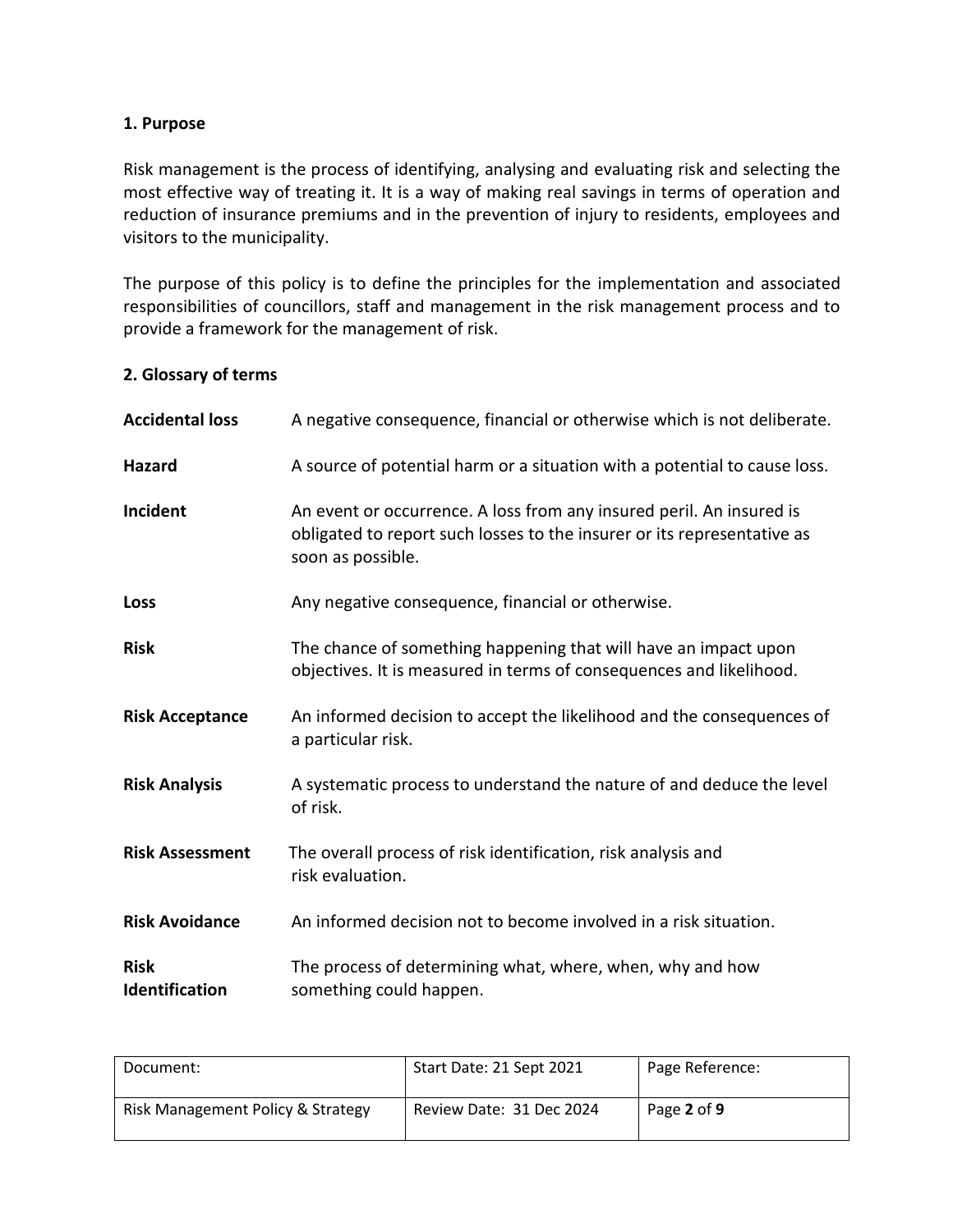| <b>Risk</b><br><b>Management</b><br><b>Process</b> | The systematic identification and treatment of risks to reduce<br>the possibility of adverse consequences impacting on Council<br>and / or its employees |
|----------------------------------------------------|----------------------------------------------------------------------------------------------------------------------------------------------------------|
| <b>Risk Retention</b>                              | Acceptance of the burden of loss, or benefit or gain, from a particular<br>risk.                                                                         |
| <b>Risk Sharing</b>                                | Sharing with another party the burden of loss, or benefit of gain, from a<br>particular risk.                                                            |

# **3. Objectives**

- To promote and support risk management practices throughout the Council.
- To recognise that successful risk management is the responsibility of **all** employees.
- To encourage the identification and reporting of potential risks.
- To protect Council against the financial consequence of accidental losses, particularly those of a major nature.
- To encourage an organisational culture which creates safe, healthy and risk free work and operational environments.
- To provide community facilities that can be enjoyed safely and securely by the public.
- To develop and implement work systems that embrace risk management principles to ensure that Council's loss exposures are managed within available financial resources.
- To provide cost effective strategies for the identification, prevention and control of losses and their consequences for all Council's activities.
- To provide an effective information system for analysing and monitoring the risk management program.
- To ensure that risk management is paramount in all Council public areas and workplaces and that a safe environment is created for the community at large and Council employees.

| Document:                         | Start Date: 21 Sept 2021 | Page Reference: |
|-----------------------------------|--------------------------|-----------------|
| Risk Management Policy & Strategy | Review Date: 31 Dec 2024 | Page 3 of 9     |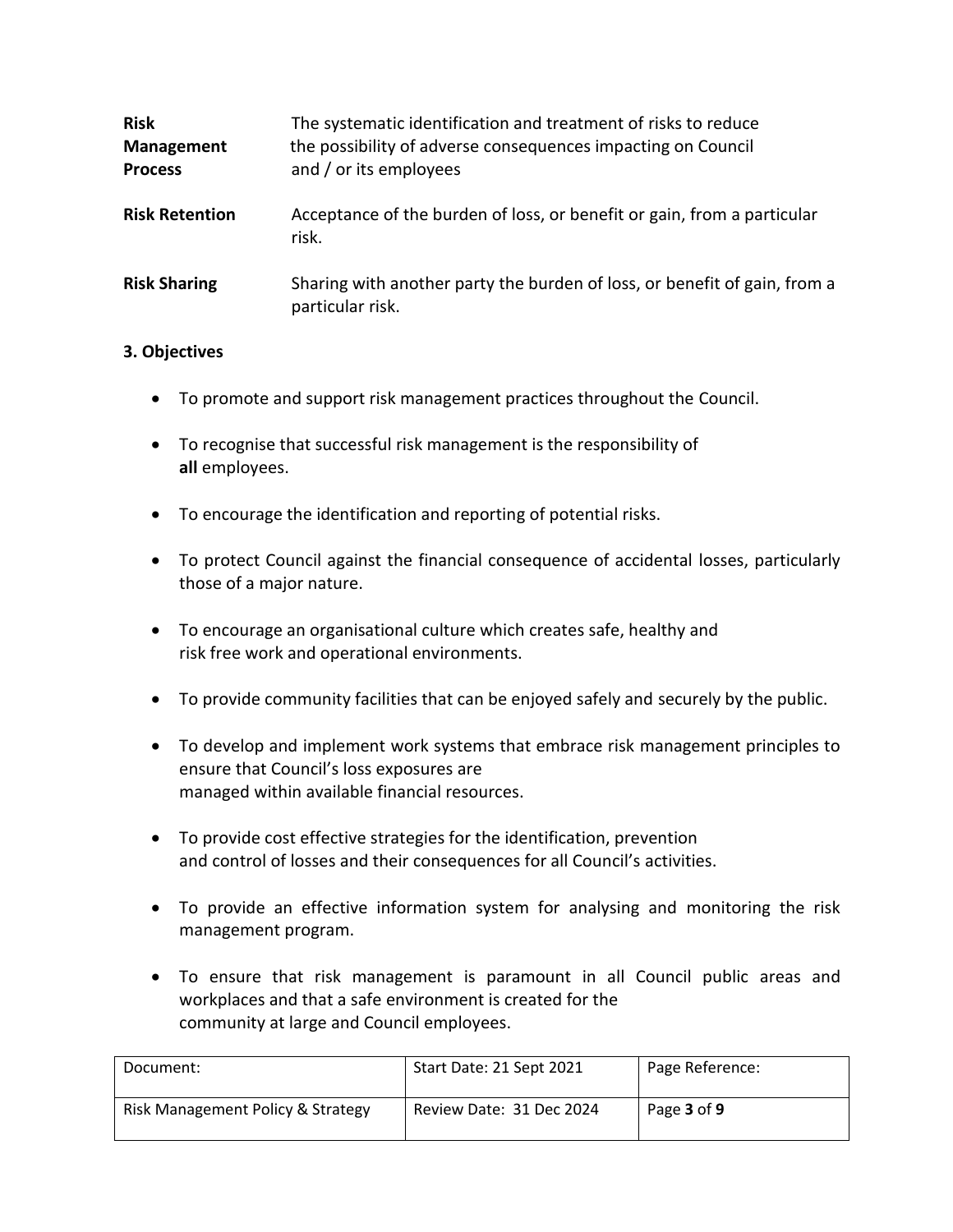• To protect Council's corporate image as a professional, responsible and ethical organisation.

# **4. Scope**

This policy applies to all Councillors, employees, volunteers and representatives of the Central Highlands Council.

The policy also applies to residents, contractors, sub-contractors, and visitors to the Central Highlands.

# **5. Policy**

The Central Highlands Council is committed to managing risk in accordance with the process described in the *Australian/New Zealand Standard AS/NZS ISO 31000:2018 Risk Management – Guidelines*, by logically and systematically identifying, analysing, assessing, treating, monitoring and communicating risk exposures associated with any activity, function or process in a way that enables the Council to minimise losses that are likely to adversely impact on the Council's operations.

Specifically this includes, (but is not limited to), the following areas of potential losses:

- Environment & Public Health;
- Planning & Permits;
- Council Facilities and General Operations;
- Corporate;
- Legislation;
- Safety Data Sheets (SDS);
- **EXECUTE:** Fire Precautions;
- Asbestos;
- Buildings;
- Public Areas;
- General Security;
- Anti-Discrimination;
- Policies and Procedures;
- Staff Training, Training Records;
- Codes of Conduct, Standards, Industry Best Practices, etc.;
- Personal Protective Clothing and Equipment (PPE);
- Gifts and Benefits:
- Nepotism, Favouritism and Negative Bias;

| Document:                         | Start Date: 21 Sept 2021 | Page Reference: |
|-----------------------------------|--------------------------|-----------------|
| Risk Management Policy & Strategy | Review Date: 31 Dec 2024 | Page 4 of 9     |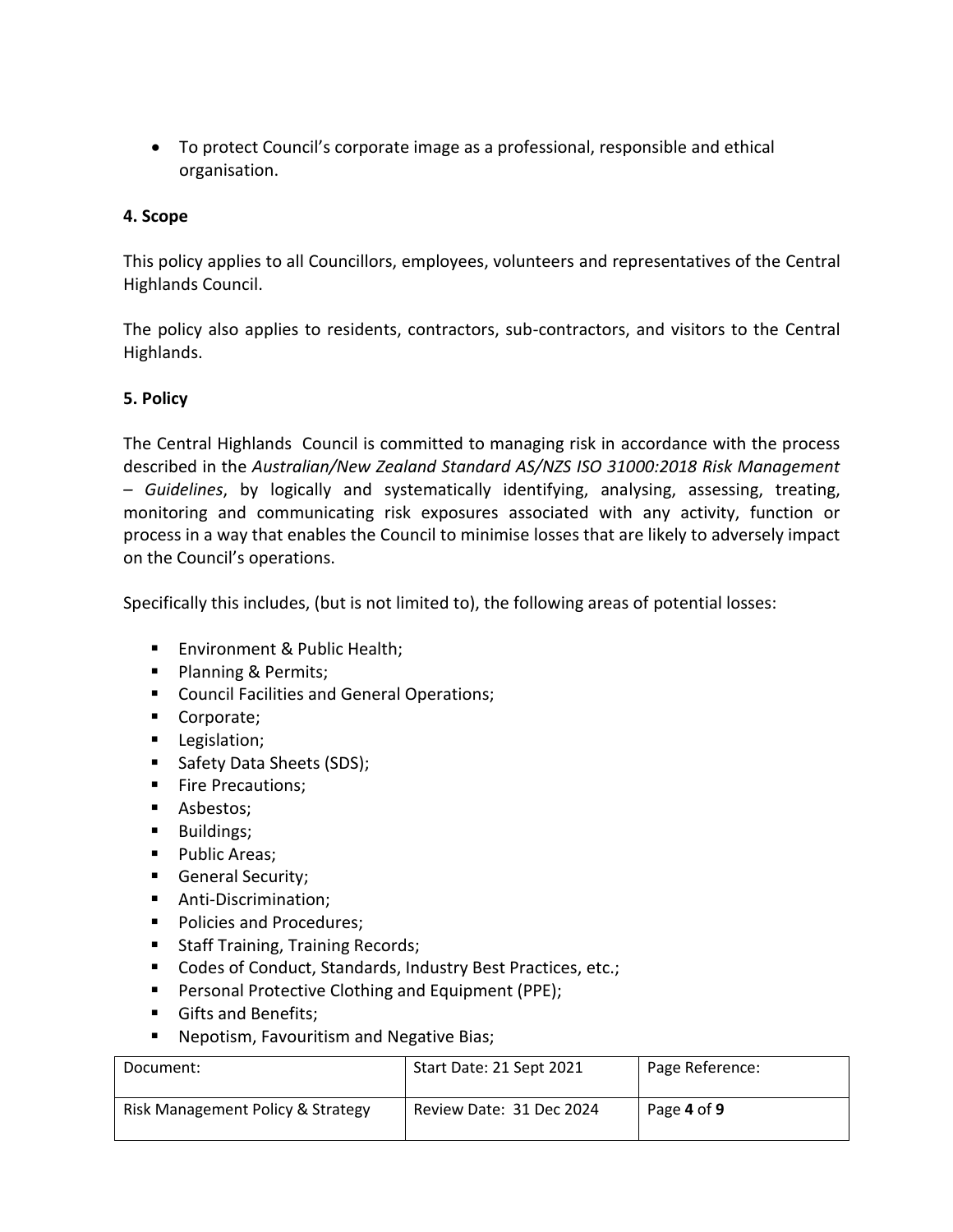- Copyright;
- Intellectual Property;
- General use of Council Property, Plant, Tools, Equipment, Materials and Resources;
- Conflict of Interest.

Management, staff and contractors are responsible for ensuring that risk management is given a high priority in the day-to-day conduct of Council and Council related activities.

The management of risk is essential in:

- Achieving Council's vision statement as outlined in the Corporate Plan;
- Enabling the incorporation of risk management initiatives across all levels of the Council;
- Facilitating and initiating innovation, co-operation and sharing of resources;
- Enhancing Council's programs of economic development, environmental management, community well-being, quality management and customer service;
- In accordance with the common law duty of care, statutory responsibilities, requirements under Council's insurance policies, and Council's own policies, Central Highlands Council will ensure that appropriate levels of resources are allocated to maintain staff health and safety.
- Maintaining Council assets and reputation, ensuring continuity of service and reducing Council's liability and minimise or eliminate other circumstances which may cause a loss to Council.

Council will also:

- Promote and support risk management practices throughout the organisation;
- Recognise that successful risk management is the responsibility of all employees;
- Encourage the identification and reporting of potential risks;
- Implement processes to reduce risk and eliminate high-risk activities.

| Document:                         | Start Date: 21 Sept 2021 | Page Reference: |
|-----------------------------------|--------------------------|-----------------|
| Risk Management Policy & Strategy | Review Date: 31 Dec 2024 | Page 5 of 9     |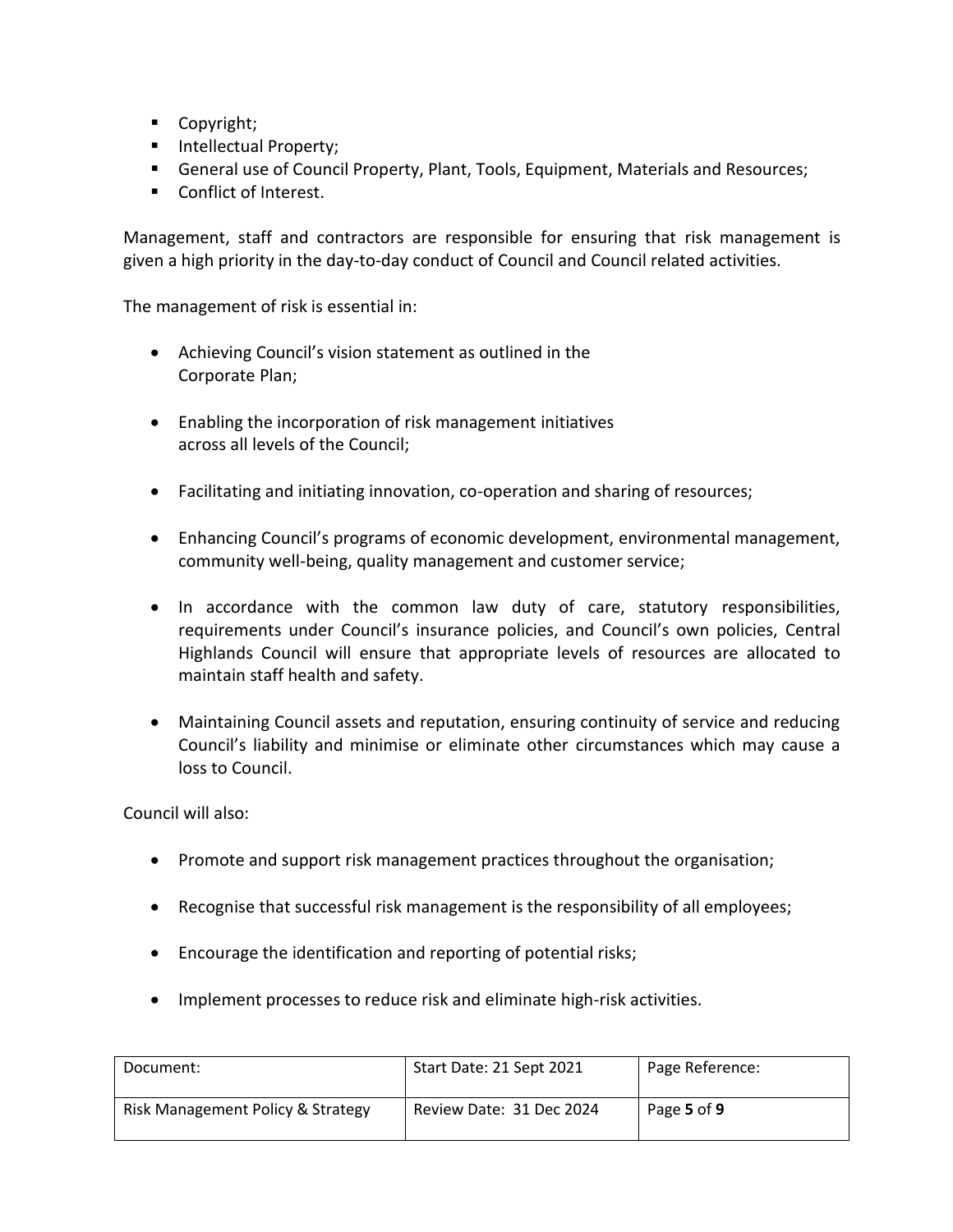A key principle of effective risk management is a hierarchical approach to the management of risk that emphasises prevention rather than mitigation.

Management of risk will address the problem in the following priority order:

- Wherever possible the risk should be eliminated or minimised.
- Sharing the risk by:
	- $\triangleright$  Insuring risks, where, in return for a premium, the financial cost of certain risks are passed to the insurer;
	- $\triangleright$  Ensuring that external organisations leasing or managing Council owned assets have adequate insurance and that the Council is indemnified; and
	- $\triangleright$  Ensuring that any works, carried out by contractors, are fully insured and that Council is indemnified.
- Reduce the likelihood and consequence of risk by undertaking hazard analysis and risk audits, and developing procedures relating to issuing advice and approvals to customers.

# **6. Responsibility**

# **6.1 Councillors**

- Are committed to best practice risk management in order to benefit the community and manage costs.
- Providing support by ensuring:
	- $\triangleright$  Risk management decisions are considered in decision making; and
	- $\triangleright$  Ensuring there is adequate budgetary provision for the implementation and maintenance of this policy.
- Responsible for approving the Risk Management Policy and Strategy.

| Document:                         | Start Date: 21 Sept 2021 | Page Reference: |
|-----------------------------------|--------------------------|-----------------|
| Risk Management Policy & Strategy | Review Date: 31 Dec 2024 | Page 6 of 9     |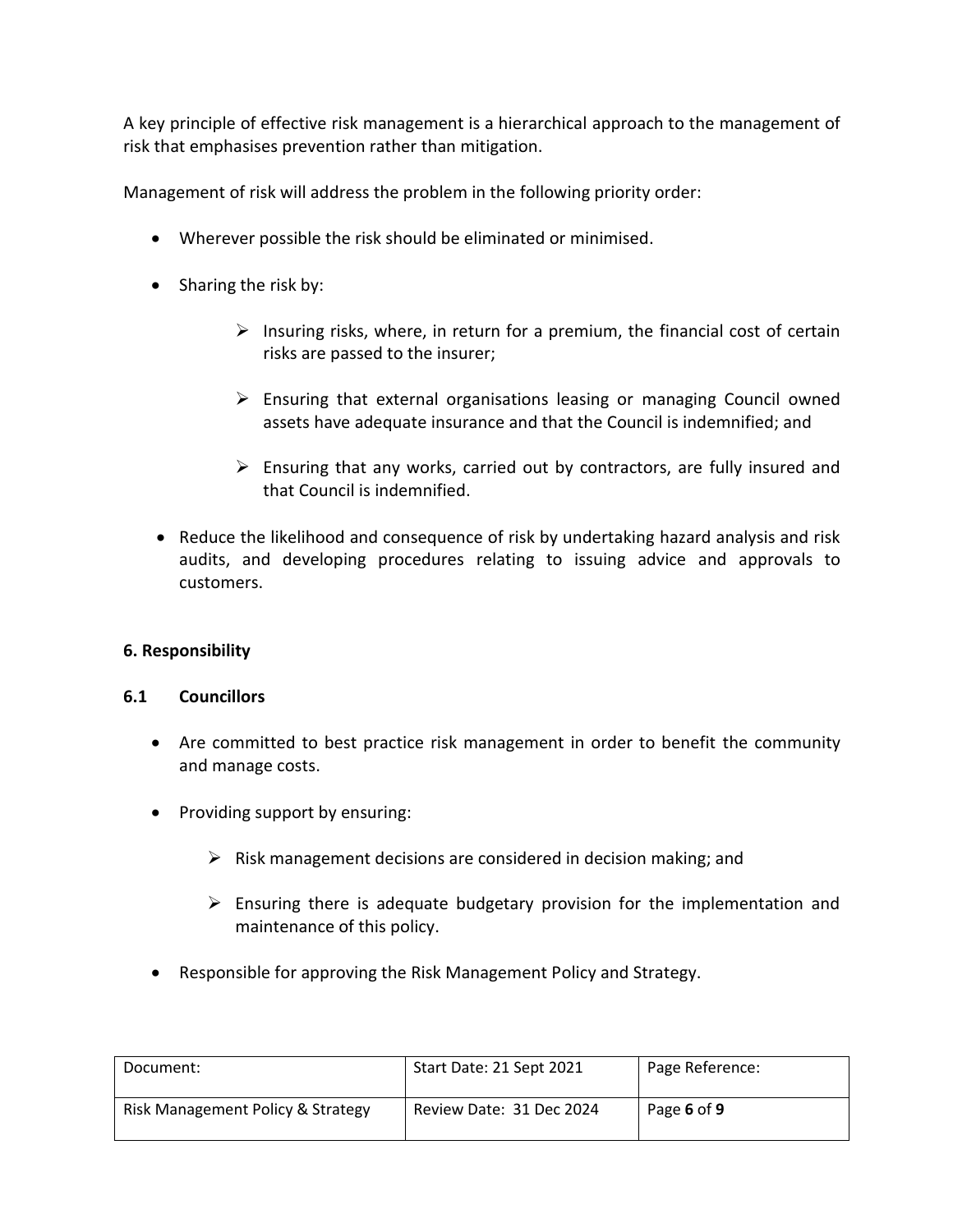# **6.2 General Manager**

- Maintain overall responsibility for the effective management of all types of risks across Council's operations and provide risk management related information, as requested by Council
- Recognise and adopt Risk Management as a key function of the organisation.
- Ensure risks are managed in accordance with the Australian/New Zealand Standard AS/NZS ISO 31000:2018 Risk Management – Guidelines and Council's policies and procedures.

# **6.3 Council Managers**

- Maintain overall responsibility for the co-ordination and administration for the Council's risk management program as outlined by this Policy for their Department.
- Ensure that Council's employees, assets and operations are adequately protected, and public liability exposures addressed through appropriate budgeting for loss control programs and measures. This covers (but is not limited to) the loss areas of industrial plant, property, motor vehicles, liability, professional indemnity, directors' and officers' liability, financial and business interruptions;
- Provide risk management related information as requested, and assist in the investigation of any risk management issues or claims that have been made against Council's insurances.
- Ensure the provision of a safe and healthy work environment and the implementation of appropriate safe work practices and control measures in accordance with the *Work Health and Safety Act 2012,* its amendments, related Regulations, and Council's Work Health & Safety Policy.
- Analyse risk management training needs to ensure that staff, have continued access to appropriate training.
- Supervise and audit contractors to ensure that, at minimum, contractors' and subcontractors' policies, procedures and risk management activities comply with those of Central Highlands Council, and that they are current and applied throughout the period of the contract.

| Document:                         | Start Date: 21 Sept 2021 | Page Reference: |
|-----------------------------------|--------------------------|-----------------|
| Risk Management Policy & Strategy | Review Date: 31 Dec 2024 | Page 7 of 9     |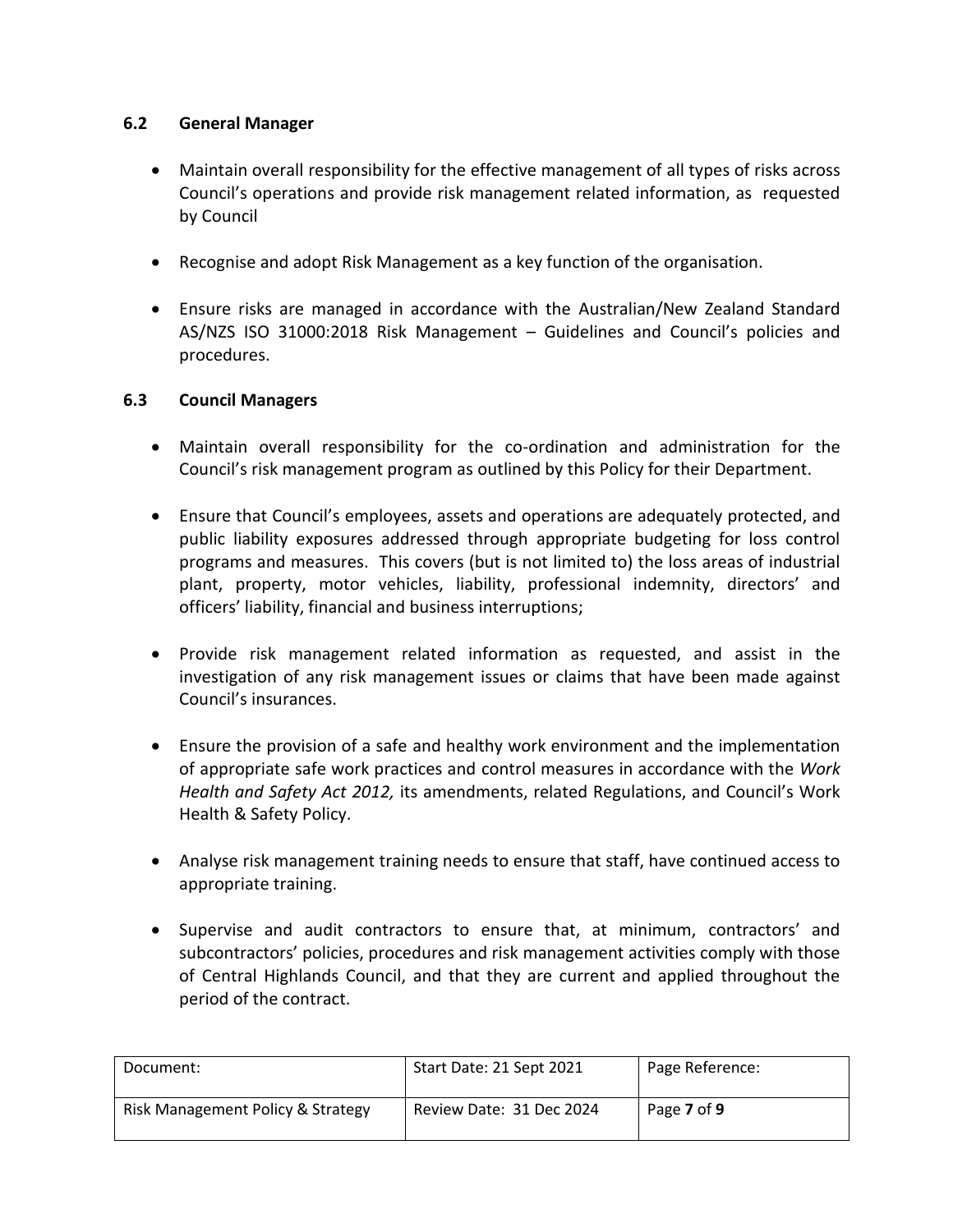- In co-ordination with the Deputy General Manager,
	- ➢ Maintain and update Council's risk register, using the risk analysis matrix for the prioritisation of risks for treatment.
	- ➢ Undertaker risk assessments for identified projects following annual budget preparations in accordance with AS/NZS ISO 31000:2018.
	- $\triangleright$  Contribute to the development, maintenance and monitoring of hazard and incident recording, investigation and reporting systems of Council.
	- $\triangleright$  Review with supervisory staff all aspects of risk management on a regular basis and assist with workplace inspections and safety audits.
	- $\triangleright$  Ensure that adequate fire protection and security arrangements are in place to protect Council's assets.
	- ➢ Ensure all accidents and incidents reported are documented, fully investigated and the appropriate corrective action has been taken.

# **6.4 Workplace Teams, Employees, Contractors, Sub-contractors and Volunteers**

- Perform duties in a manner, which is within an acceptable level of risk to their own health and safety, and that of other employees, Council's customers and the community in general.
- Make loss control/prevention a priority whilst undertaking daily tasks in Council's operations.
- Consult with the relevant Department Manager, where appropriate to resolve any risk issues that become evident.
- Report any hazard, incident, loss or near miss, as soon as they occur or are discovered, to their Supervisor and Council's Department Manager.
- Be aware of this Policy and Council's Work Health & Safety Policy.
- Assist positively with investigations related to incidents that have occurred as a result of a hazard or incident.

| Document:                         | Start Date: 21 Sept 2021 | Page Reference: |
|-----------------------------------|--------------------------|-----------------|
| Risk Management Policy & Strategy | Review Date: 31 Dec 2024 | Page 8 of 9     |